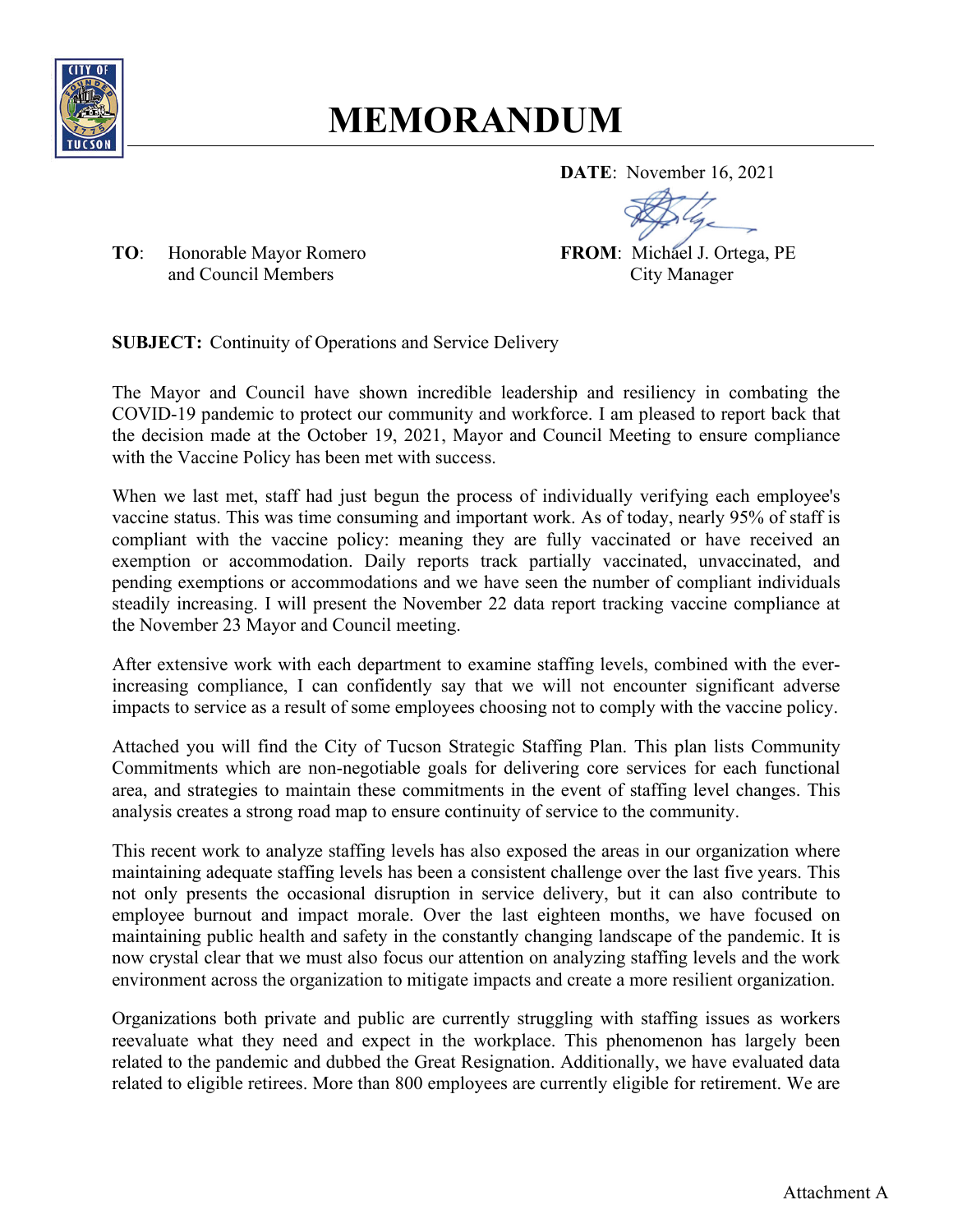now keenly aware of the Silver Tsunami approaching the organization, and the impacts our aging workforce will have on our ability to provide service as they retire.

Recruitment and retention issues were at the heart of our most recent budget discussions, and thanks to Mayor and Council's leadership we were able to implement market rate salary increases across the board. This important budgetary decision gives us a significant leg up on tackling the staffing issues now in front of us.

To fill vacancies, we have intensified marketing and recruiting and are improving processes for hiring and onboarding. The pace and urgency of staff's work on this matter has been remarkable. On October 31, 2021, staff initiated a job recruitment campaign blitz for the more than 70 classifications listed on the City's job portal. These open positions are marketed in print and digital ads in six cities across the west. This blitz will run through the end of the calendar year and be replaced in the long-term by a new contractor with nationwide recruitment experience. This contractor will provide the City with an excellent new resource for marketing jobs and recruiting top talent. In addition to these efforts, a professional recruiter has been engaged for public safety positions and an additional recruiter will be onboarded specifically to assist with filling IT vacancies.

Marketing efforts are already paying dividends with nearly 1,300 applications entering the system over the last three weeks. Operational changes are being made to handle the influx of applicants. BSD has created a task force to review applications and expedite interviews. Staff in BSD is committed to innovating and creating new strategies for recruiting, interviewing, and onboarding new staff. Our goal is to onboard new employees in 30 days. You will see workforce development strategies in a separate agenda item.

Just as the issue of staffing is not confined to one department, nor will the remedy be provided by one department. It will take flexibility and ingenuity to realize where there are staffing challenges and where there are opportunities for work across departments to find solutions. Within the last two weeks alone, we have redesigned the process for hiring temporary labor and changed the Administrative Directive to allow temporary workers to be drivers for the City. Changes to processes like these, where possible, will assist in shoring up short-term staffing challenges and address long standing challenges in using those workers.

Additionally, a Memorandum from Mayor Romero requested that this Study Session item address several specific challenges. The following are responses to the requested information: 

## **1.** *Hire above the approved number of employees for the next Tucson Fire Department Academy*.

Through Monday, November 12, the City has received 251 applications for the Firefighter Recruit position. The Tucson Fire Department is looking at opportunities to expand the size and frequency of their training classes. TFD has 23 vacant sworn positions (3.64% vacancy rate). The next training class is planned to begin on January 17, 2022 and will have 40 recruits. I am working with Chief Ryan to expand the currently planned academy size, and hold additional academies during the same year. Based on current and expected vacancies, it will take us at least 18 months to get to the point of over hiring for sworn positions. Ultimately, the goal is to have enough fully trained TFD sworn personnel to address attrition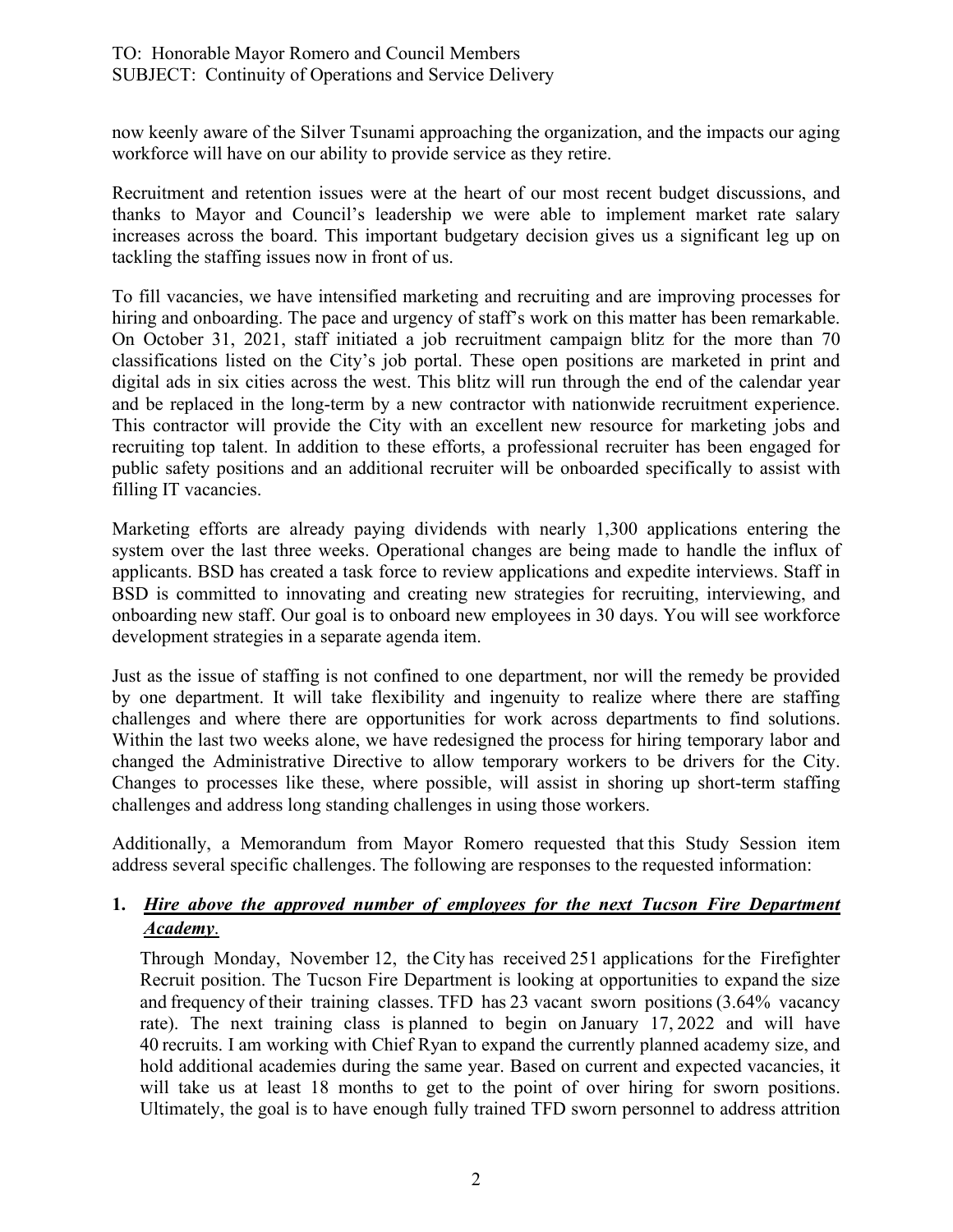before the position becomes vacant. A second training class is currently planned for July 2022 or sooner. 

It is important to note that the concept of over hiring for positions will be considered in several other areas including, IT, equipment operators, dispatchers, and other areas as our analysis warrants. We have not traditionally approached filling positions in this way, but this concept will be important as we address employee burnout and morale.

## **2.** *Open Additional Community Safety Officer (CSO) Positions***.**

The CSO positions are open continuously for ongoing recruitment. As of November 8, the City has received 35 additional applications for CSO. This is in addition to the 20 offer letters that recently went out to successful candidates. This position will be continually advertised and recruited. 

## **3.** *Consider wage adjustments for CSOs, bus drivers, and Environmental Services truck drivers.*

The CSOs and ES truck drivers were included in the City's recent market analysis, with each receiving 11.6% and 3.6% respectively.  The CSO position plays an integral role in the Community Safety Health and Wellness Program and as such, the role of CSO continues to evolve. To support the Community Safety Health and Wellness Program these positions will be evaluated to align the classification and pay structure. This analysis will be completed in early 2022.

The ES truck drivers were reviewed as part of the market rate analysis. The challenge facing the City and other companies is a shortage of truck drivers. The City has expanded its capabilities to allow contractors to operate City equipment. This position is also ideally suited for many of the workforce development changes being presented by BSD in a separate agenda item.

During the study session on November 9, 2021, wage adjustments for the EGSD Code Inspectors were also discussed as a concern. The very recent market review indicated that they were 13.7% percent below market, which resulted in a corresponding increase. We will however review this analysis and ensure that it up to date.

## **4.** *Offer a special exemption to employees who participate in the State of Arizona COVID-19 Antibody Testing Initiative with the University of Arizona.*

Participants in this program, whose doctor would provide a medical exemption, were granted a medical exemption. I will be working with the University of Arizona medical team associated with this study to develop a further recommendation on this piece of the policy.

## **5.** *Expedite hiring process for all positions.*

An extensive review of the City's hiring processes has been conducted and a path forward for an expedited process has been developed and in the process of implementation. The goal is a 30-day turnaround from job opening to hiring offer.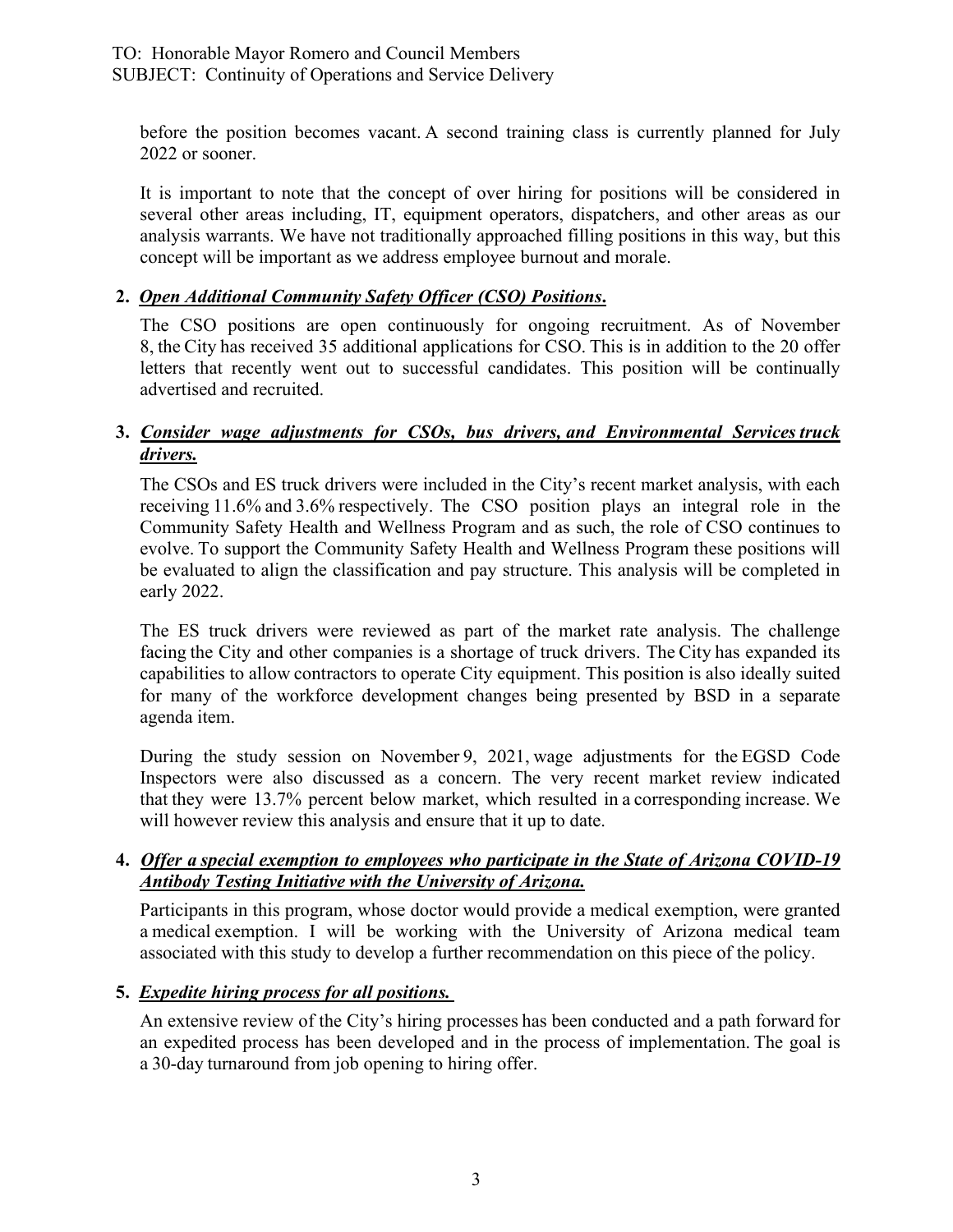## **6.** *Consider a retention bonus for employees who have elected to take a vaccine.*

We are considering the potential of a retention and extension bonus as part of the plan to address staffing levels citywide. Other options under consideration as part of a retention strategy include a student loan repayment program and City-sponsored childcare.

You have taken numerous actions to help us address pay and benefits at the City to ensure that we remain competitive in the workforce. The work to raise minimum wage and adjust salaries to market rate during this last budget cycle puts us at a significant advantage as we face the staffing challenges outlined above. We are grateful that our recent work has brought these challenges to light, so that we can take swift action. We will turn this opportunity into a great recalibration as we adjust our workplace policies and procedures to meet the desires of today's workforce and the service needs of our community.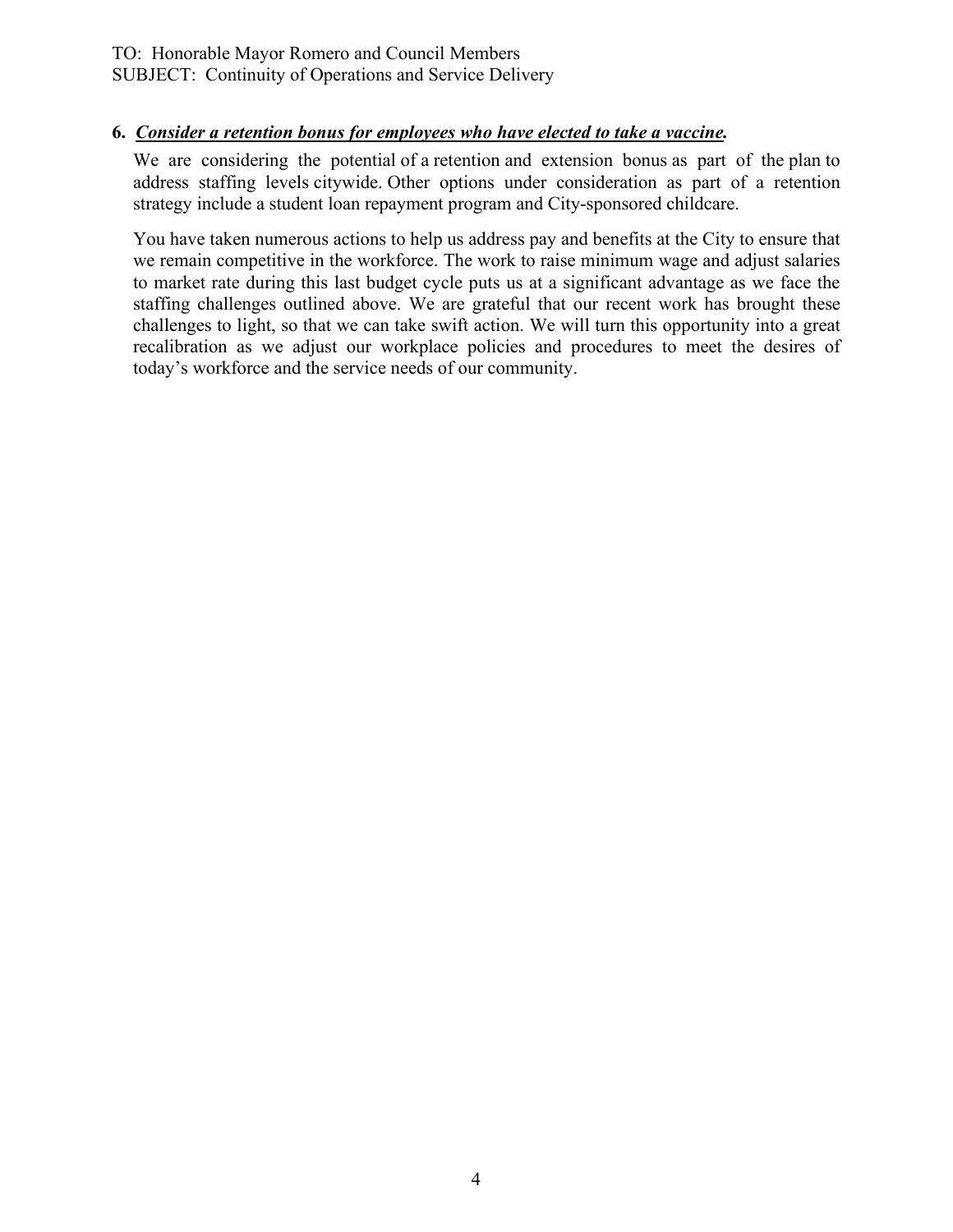## **City of Tucson Strategic Staffing Plan for December 1, 2021 FINAL DRAFT 11-15-2021**

## **Scope**

City staff have assessed staffing levels across the organization, including both current challenges and the potential impacts associated with possible terminations and/or resignations that could occur on or near December 1, 2021 for staff that choose not to comply with the City's COVID-19 Vaccine Mandate.

This document presents information across three main functional areas: Public Works, Community Safety, and Support Services. For each functional area, a series of **Community Commitments** is listed – these are non-negotiable goals that the City has set in delivering our core services. Then, the staff readiness to meet these Community Commitments is described for each operating department given current vacancy conditions as well as the vacancies that could result from staff that choose to be terminated. The actions that are being taken to address any staffing challenges are described within each functional area, where applicable, and actions that address staffing challenges city-wide are discussed under the Support Services section.

Through this assessment, we have identified areas where our current staffing levels are fragile, resulting in significant overtime requirements, employee fatigue, and occasional impacts to service delivery. We also recognize that the City of Tucson is not unique in facing these staffing challenges as they are present across the marketplace. Where we excel as an organization is in our collective ability to face these challenges head-on, and we already have several actions already in motion. Notably, this assessment concludes that the city is well positioned to withstand the relatively minor staffing losses anticipated to occur due to the Vaccine Mandate.

## **Public Works**

## **Community Commitments (Non-Negotiable Goals):**

- Provide safe roads for our community and emergency vehicle use, including addressing potholes and maintaining our traffic signals.
- Provide essential refuse and recycling services to all existing residential and commercial customers and solid waste disposal services at the Los Reales Sustainability Campus.
- Provide fleet & building maintenance support to all city departments in line with their core services.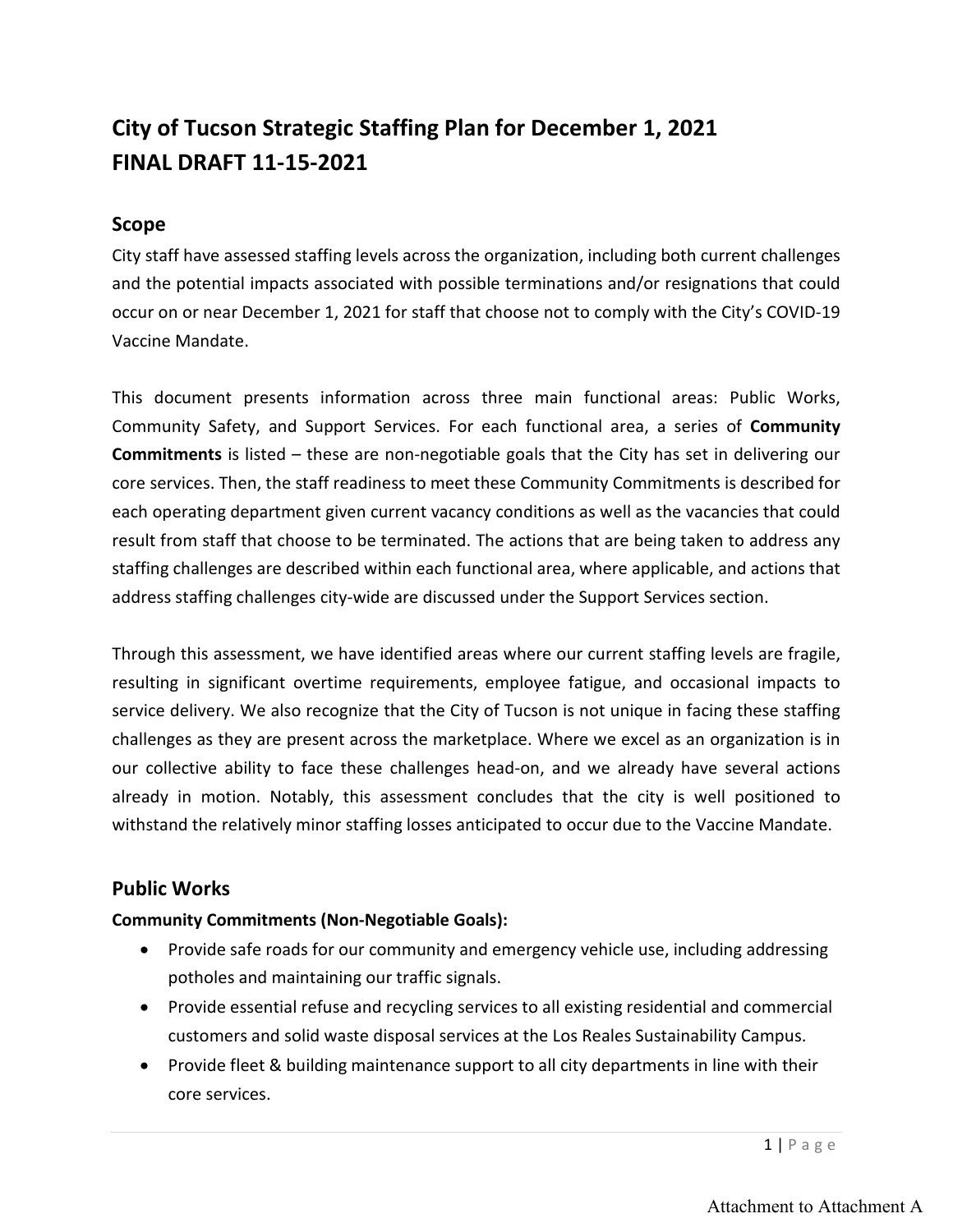- Ensure all Public Housing residents and Section 8 participants remain housed.
- Comply with Federal funding program requirements to ensure funding is maintained (e.g., HUD, FHWA, FTA).
- Maintain parks facilities in a clean and safe condition for self-directed public use.
- Sustain our core senior meal and recreation programs for vulnerable populations.
- Assure all emergency and major economic development projects are fully reviewed, processed, and inspected on time.
- Provide safe and reliable water service to all parts of our service area while ensuring compliance with all regulatory requirements.

## **Staffing Conditions (Data as of 11/15/2021)**

- **Housing and Community Development (HCD)** potential terminations: 4 Total Projected (Maintenance Technician, Housing Specialists, and Administrative). Current vacancies are 22.5 of 144 (15%) and critical functions are being met with this staffing level. **There are no projected impacts to the Community Commitments from pending terminations.**
- **Environmental and General Services Department (EGSD)** potential terminations: 10 Total Projected (Equipment Operators, Sr. Heavy Equipment Mechanics, Trades, Environmental Scientist). Current vacancies are 84.5 of 417.5 (20%) and core functions are largely being met with the current staffing level. Actions are underway to address two pain points: the Brush and Bulky Program is about one week behind schedule and the case backlog for Code Enforcement has grown significantly. Potential impacts to core services from pending terminations are minimal; the potential impacts are to "noncore" services and some proactive maintenance activities. The largest staffing challenge is to Equipment Operators and Mechanics. Additional operator and labor resources can be provided by the other Public Works departments, by onboarding temporary staff, and by contracting with retired Equipment Operators. **These available resources will assure no impact to the Community Commitments.**
- **Parks and Recreation (P&R)** potential terminations: 4 Full-time Employees Projected (Parks Grounds Maintenance, Recreation Assistant) plus up to 46 Non-Perm positions (Parks Grounds Maintenance, Recreation, and Aquatics). Current full-time vacancies are 23 and critical functions are being met with the current staffing level. Potential impacts to core services from pending terminations include coverage of KIDCO and deteriorated parks grounds conditions. Full-time recreation staff will be reassigned to KIDCO as needed. Additional labor resources can be provided by the other Public Works departments and/or through Non-Perm staff and use of our Temp Agency Contracts to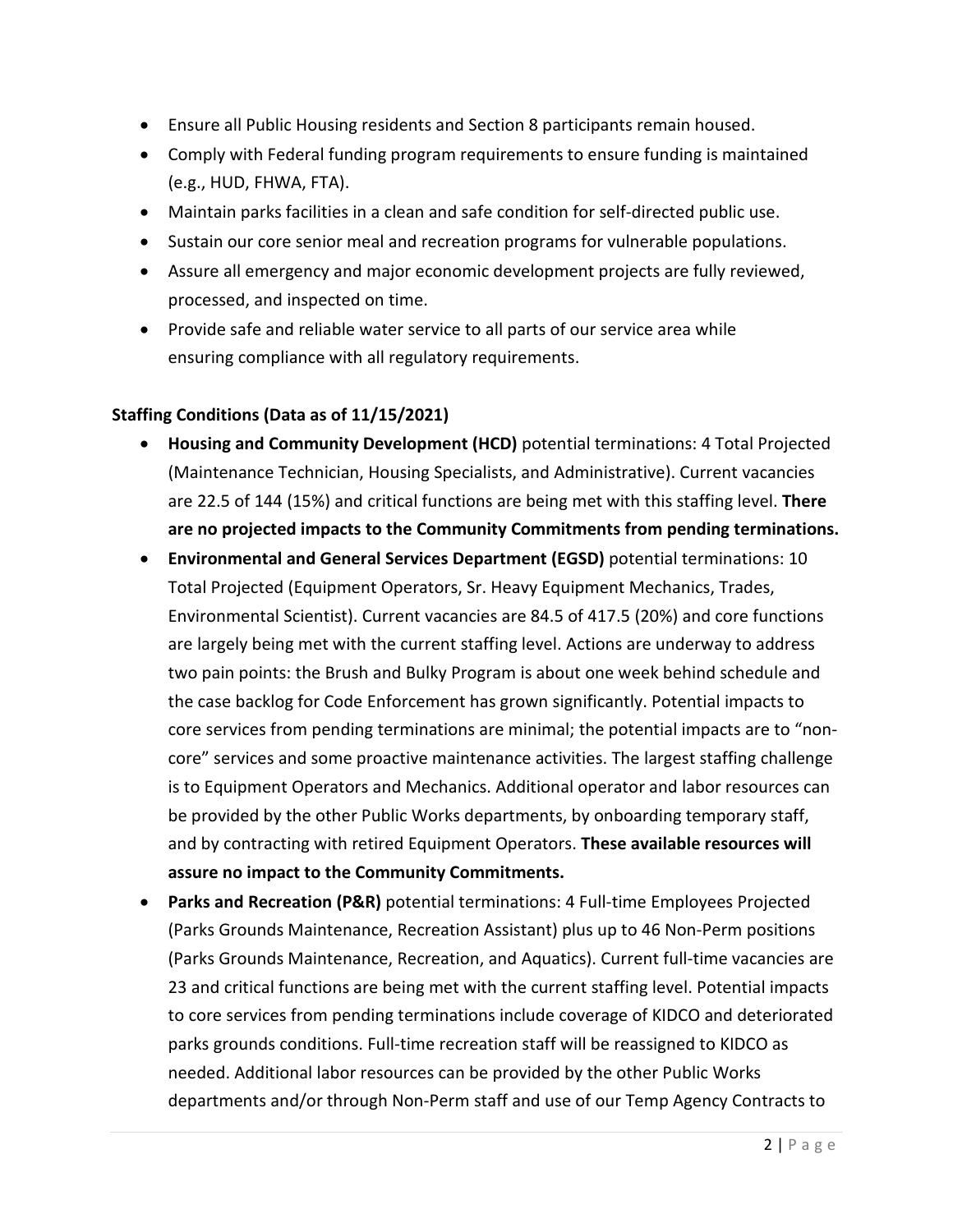meet backlog issues. **These actions will assure no impact to the Community Commitments.**

- **Planning and Development Services (PDSD)** has no pending terminations. Current vacancies are 12 of 70 (17%), with several pending hires in process and contracted staff in place to offset the current vacancies. Critical functions are being met with this staffing level, although the department does have a significant backlog of work and receives staff support from other departments. **There are no projected impacts to the Community Commitments as there no pending terminations.**
- **Department of Transportation and Mobility (DTM)** potential terminations: 2 Total Projected of 4 Total Potential (Streets). Current vacancies are 34 of 294 (12%) and critical functions are being met with the current staffing level. A potential impact to core services from pending terminations are possible backlog growth in street maintenance. Additional labor resources can be provided by the other Public Works departments to meet backlog issues if they arise. **These actions will assure no impact to the Community Commitments.**
- **Tucson Water (TW)** potential terminations: 9 Total Projected of 14 Total Potential (Water System Operators, Engineering, Cross Connection Control Specialist, Electronics, Communications, Utility Technicians, Equipment Operators, Water Service Locator, Utility Account Relations Specialists, Construction Inspector, Utility Service Representative). Current vacancies are 78 of 573 (14%) and critical functions are being met with the current staffing level. Potential impacts to core services from pending terminations are minimal as internal staff resources will be reallocated to cover core functions. Areas of potential concern are Water System Operators (certified staff reallocations are already in progress, followed by priority recruitment); Cross Connection Control (addressed through overtime until replacement hired), Electronics Technician and Supervisor (priority for recruitment and accessing outside vendors), and the other areas of potential staff losses have active recruitments underway. **These actions will assure no impact to the Community Commitments.**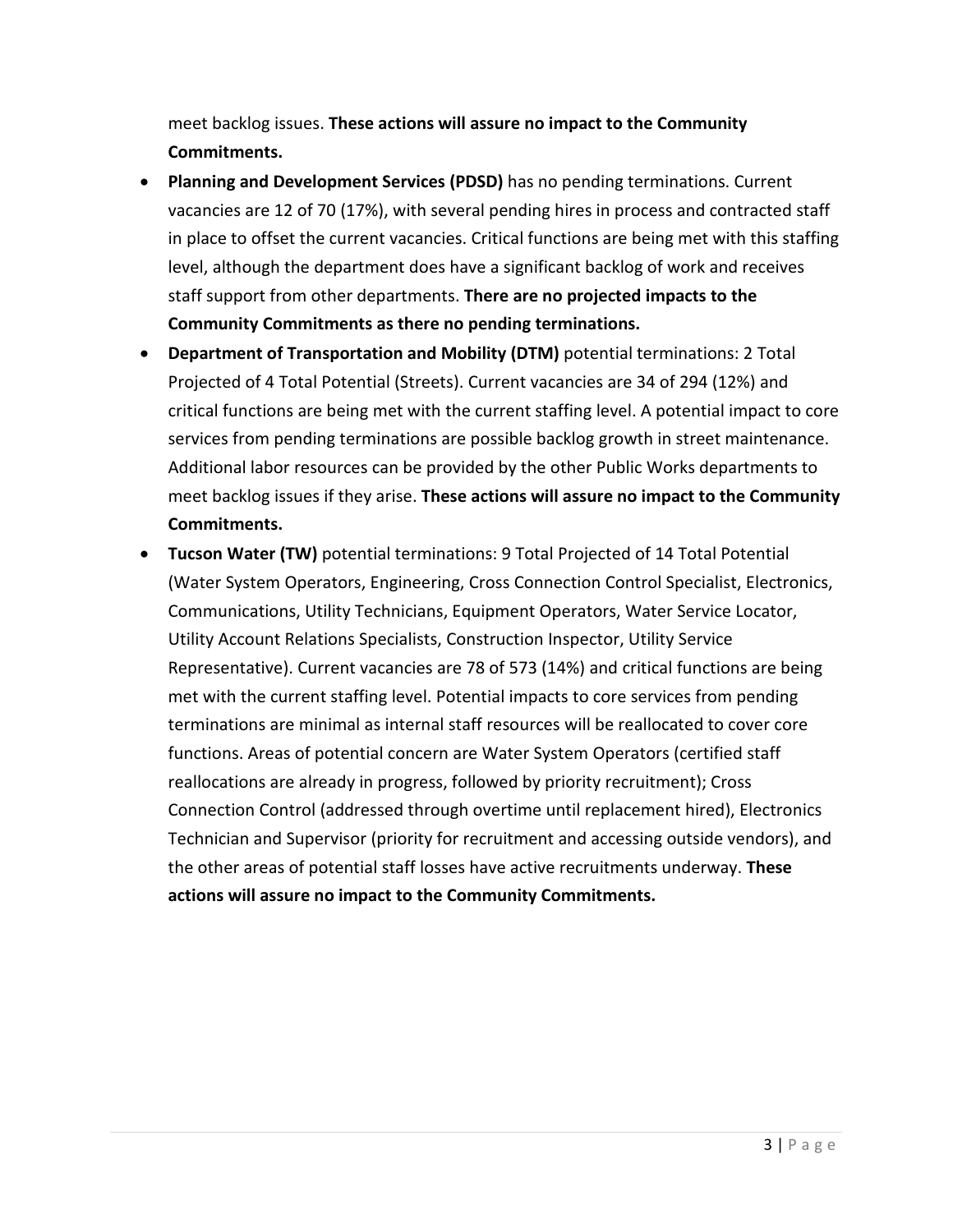## **Community Safety**

## **Community Commitments (Non-Negotiable Goals):**

- Provide consistent delivery of core charter emergency services and EMS services
- Aggressive recruitment and training of new personnel to increase staffing levels in key operational areas (police officers, call takers, dispatchers, firefighters, police records specialists, and community service officers)
- Completion of required annual certification training for all public safety team personnel
- Community Safety Health and Wellness collaboration (supporting community efforts to reduce community houselessness, substance misuse, mental health crises, and to connect those in need with the right resources)

## **Staffing Conditions (Data as of 11/15/2021)**

- **Public Safety Communications Department (PSCD)** estimates 3 employees who fail to meet City AD compliance will be separated from City employment of 10 Total Potential non-compliant staff. This accounts for 4% of operational staff. PSCD is authorized full staffing at 164 employees (based upon current authorized PCN count). The department also forecasts the loss of 3 contract employees (equivalent to 2 FTEs) directly related to City AD non-compliance.
- Normal attrition has occurred though the COVID-19 vaccination mandate (3 additional employees). The required City AD and December 1 compliance date impacts the timing of ongoing department consolidation but does not drive it.
- The department has adjusted to staffing shortages through using commissioned police and fire personnel to maintain incoming call-processing to national standards. The most significant direct impact and workflow changes involve the Police Dispatcher position. This position is now down to 9 personnel (out of 42 authorized). PSCD is working with TPD to prepare for field work-flow changes forecasted to go live at the end of November.
- PSCD has open and continuous hiring for the Specialist 1 (call taker) position. Classes have been starting every 6 to 8 weeks throughout 2021 and will continue in 2022. One more class will start in 2021, and the department is working hard to end the calendar year with more employee PCN's filled than it started with at the beginning of the year. This requires maintaining current staff, adding new staff, and reducing overall attrition. Twenty-eight new employees are in various stages of call taker training, 3 employees are in PD dispatcher training, 2 employees are in Lead training, and 6 supervisors are in training.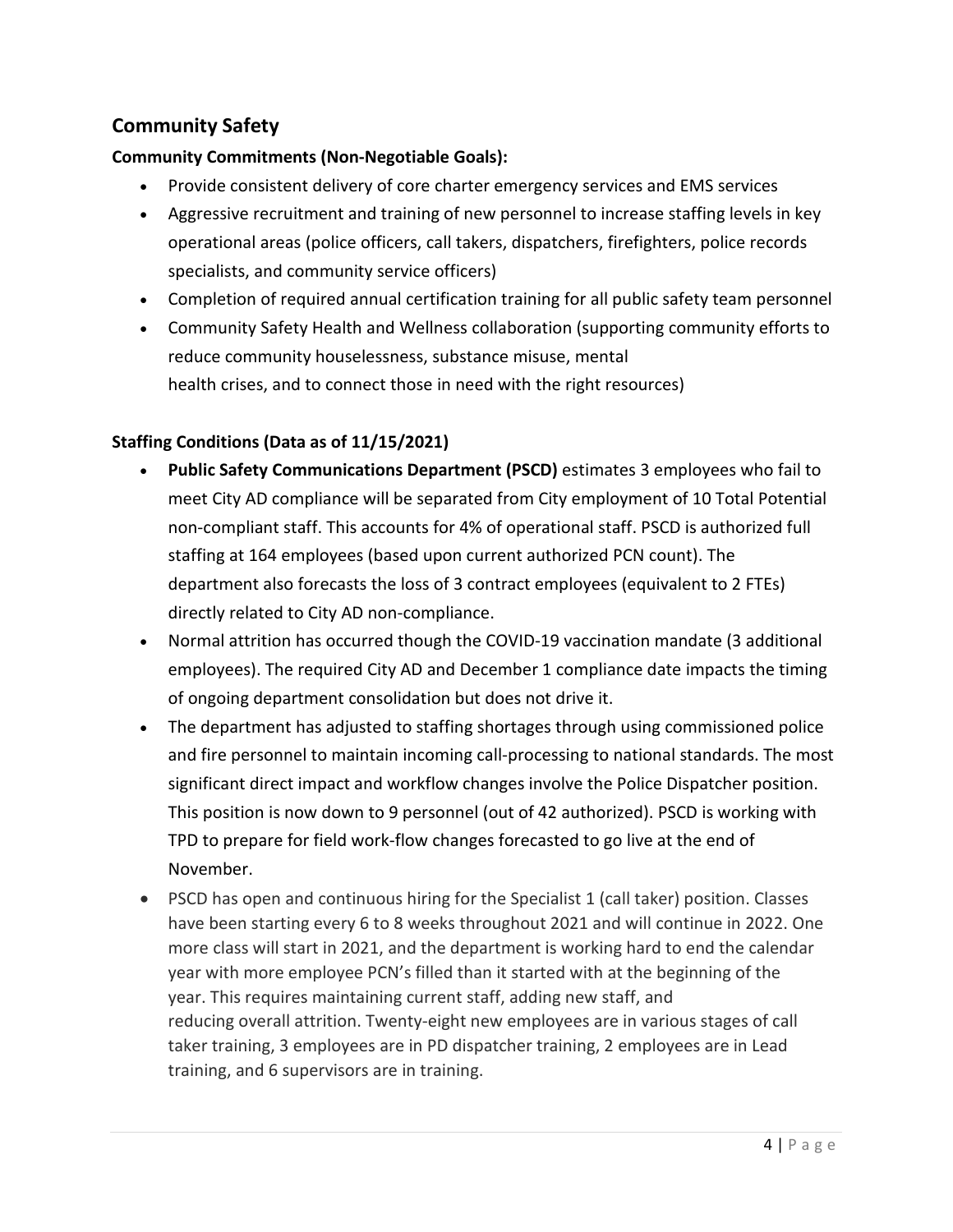**Despite the ongoing staffing challenges in PSCD, the team has been able to maintain the Community Commitments. We project that the Community Safety departments will need to maintain the current "all-hands-on-deck" approach over the next 90 to 120 days as additional staff are on-boarded and as current staff receive the necessary training to cover all functional areas. Terminations resulting from the vaccine mandate will not materially affect maintenance of the Community Commitments.**

- **Tucson Fire Department (TFD)** is estimated to separate up to 22 Total Projected staff of 31 Total Potential who fail to meet City AD compliance. This accounts for 3% of the total TFD staff. TFD is currently authorized 687 (632 commissioned) but will increase to 700 (645 commissioned) on January 1, because of a SAFER award for 13 grantsupported positions. TFD is currently authorized 55.5 professional staff positions.
- Nine of those positions are vacant. TFD also has approximately 25 commissioned members on some form of non-deployable status due to various long-term leaves. Based on the MOU TFD has with the TFFA, 10% of the workforce is allowed scheduled leave each day. There is also unscheduled sick leave every day.
- A fire recruit academy is starting January 2022, with a projected class size of 40. The class will not become deployable until June 2022. Another 40-person academy class can start summer of 2022, with the new fire-fighters deployable January 2023.
- TFD deploys operational personnel on three shifts. The average size of the three shifts is 180, with minimum frontline staffing need of 170 firefighters. The department has articulated workflow and service delivery changes based on deployable staffing models of 160, 140, and 130.
- The primary mechanism for TFD to maintain level of service under these lower staffing models is mandatory overtime, with resulting personnel fatigue. Therefore, the staffing models based on 160 personnel or less are only viable over relatively short duration. The need to continue, and if possible, overlap recruit academies is essential for the midto long-term health of the operation. **In the near-term, the terminations resulting from the vaccine mandate will not materially affect maintenance of the Community Commitments.**
- **Tucson Police Department (TPD)** is projected to have up to 30 sworn and 1 CSO separations for failure to comply with the vaccine mandate. The following table shows the current staffing levels and impact of a 4% loss in sworn personnel overall, a 5% loss in sworn personnel assigned to patrol, and a 2% loss in Community Service Officers (CSOs).

| Patrol<br><b>Services</b><br><b>Bureau</b><br>(PSB) | Investigative<br><b>Services</b><br><b>Bureau (ISB)</b> | <b>Analysis</b><br>Engagement | <b>All TPD</b><br>Sworn | Patrol<br><b>Services</b><br><b>Bureau</b><br><b>CSO<sub>s</sub></b> |
|-----------------------------------------------------|---------------------------------------------------------|-------------------------------|-------------------------|----------------------------------------------------------------------|
|                                                     |                                                         | Oversight                     |                         |                                                                      |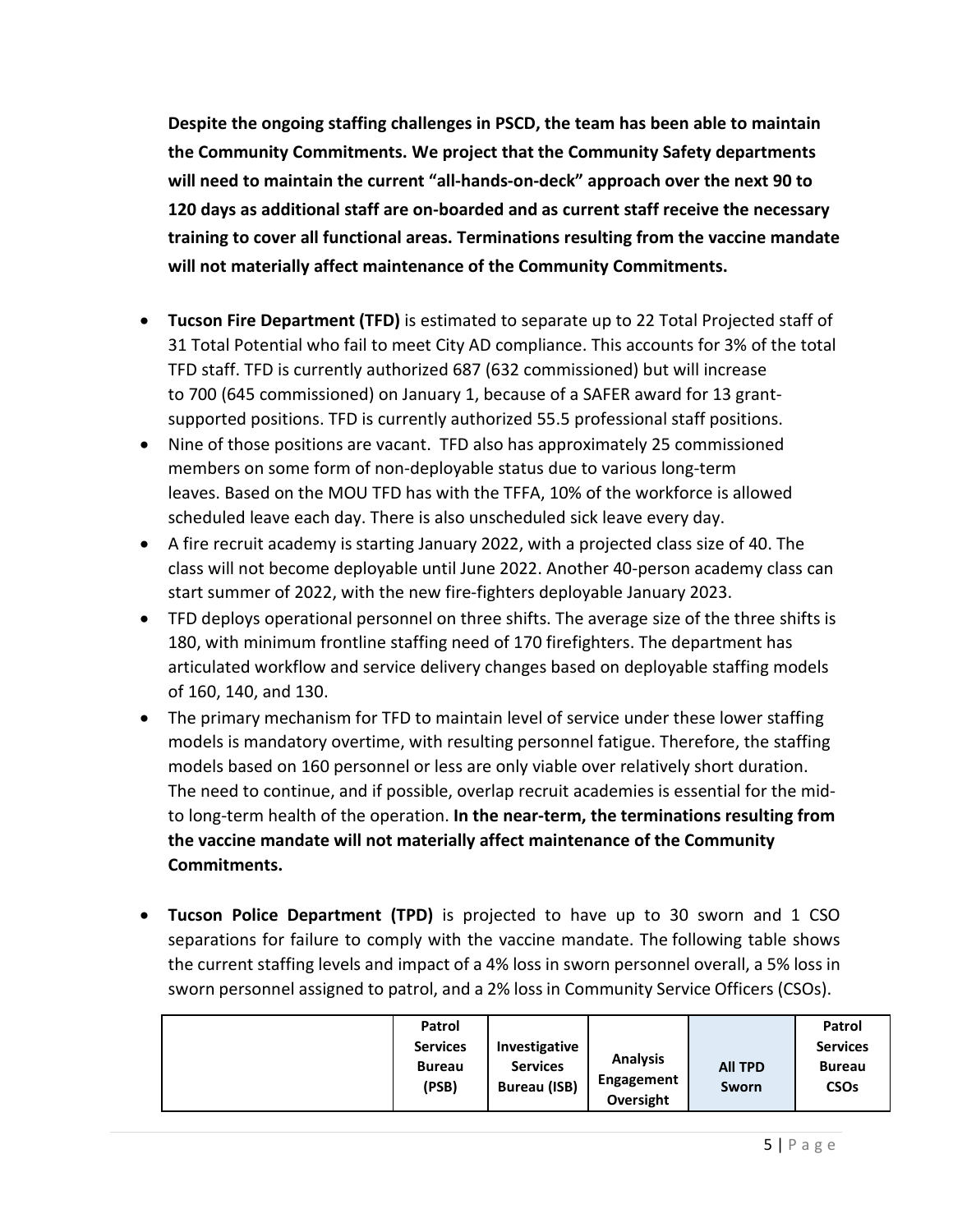|                              | Sworn | Sworn | <b>Bureau</b><br>(AEOB) |     |    |
|------------------------------|-------|-------|-------------------------|-----|----|
| <b>Authorized Staffing</b>   | 649   | 162   | 18                      | 881 | 48 |
| <b>Current Staffing</b>      | 556   | 135   | 18                      | 729 | 48 |
| <b>Potential Separations</b> | 26    | 4     | 1                       | 30  | 1  |
| <b>Current Staffing less</b> |       |       |                         |     |    |
| <b>Potential Separations</b> | 530   | 131   | 17                      | 699 | 47 |
| % Loss                       | 5%    | 3%    | 5%                      | 4%  | 2% |

TPD has been impacted by staffing challenges well before the onset of the pandemic and the resulting vaccine mandate. Several operational adjustments have been made to focus on the highest-priority community needs with the current deployable staff. Further attrition due to the potential terminations, coupled with ongoing staff losses for other reasons, could result in the following service impacts:

- $\circ$  Delayed response times to both emergency and non-emergency calls for service.
- $\circ$  Diminished ability to meet non-emergency work demands that impact the entire Community Safety Team.
- o Employee fatigue due to extended work schedules/ mandatory overtime needed to meet service demands.
- o Increased resignations and retirements, increased use of accrued leave and FMLA use, additional ADA accommodations, and an increased demand for mental health support resources.

Additional staffing pressures include:

- $\circ$  Strong market conditions in both the private and public sector that decrease the department's ability to attract and retain qualified candidates (this is a challenge for the entire PST).
- o Long recruiting, hiring, and training periods for all PST entry positions. TPD training is 10 to 12 months before a new employee can be deployed on their own.

**Despite the ongoing staffing challenges in TPD, the team has been able to maintain the highest priority Community Commitments. Staffing will continue to be a challenge for TPD over the next two years as the city-wide initiatives to drive recruitment and**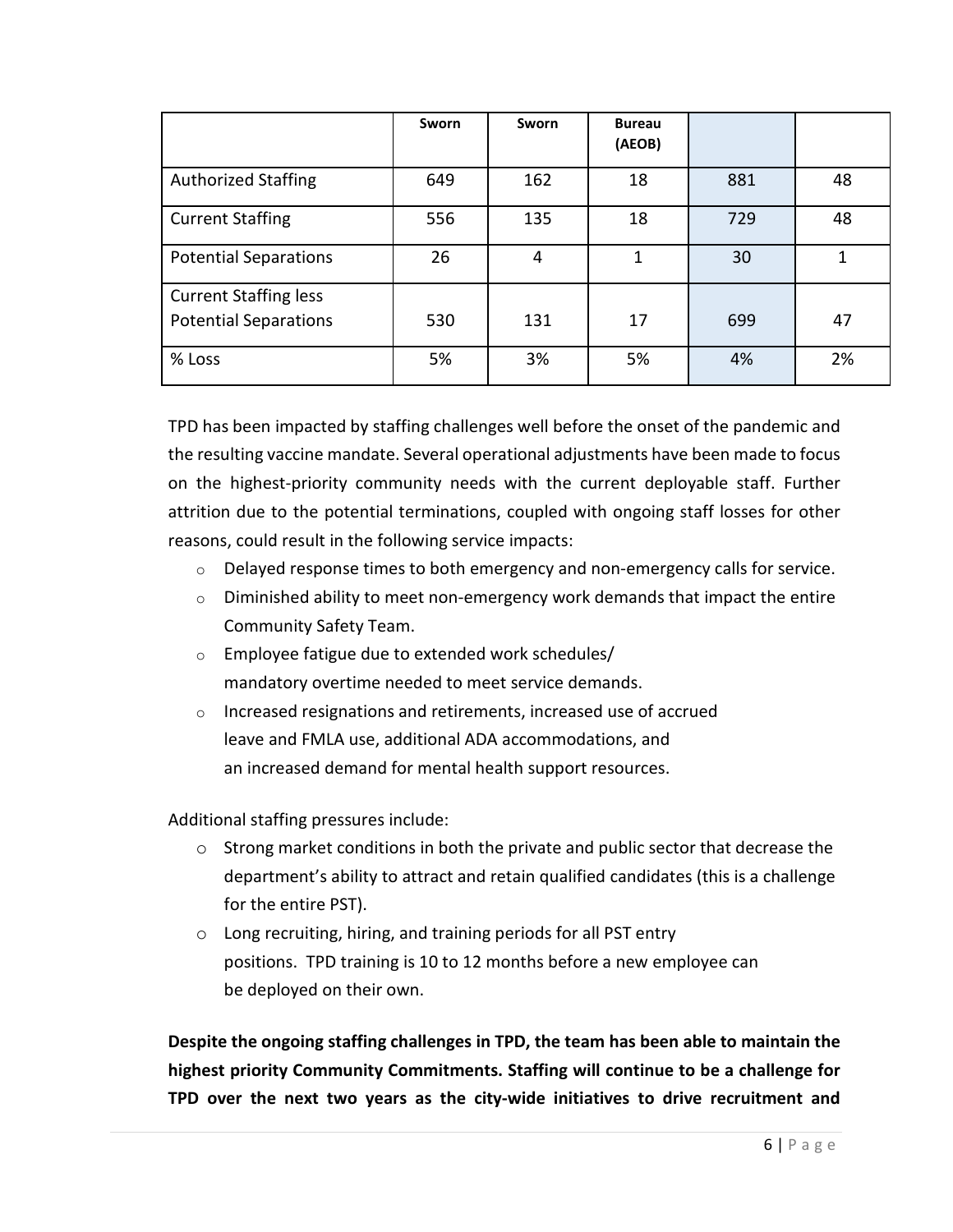**retention will take time to have full impact. In the near-term, the terminations resulting from the vaccine mandate will not materially affect maintenance of the Community Commitments.**

## **Support Services**

Support services encompass the functional roles of the Business Services Department and the Information Technology Department. This plan is to outline how these departments will support the other areas of the City, enabling continued service delivery to the public. It is important to note that while we have identified specific risks, all support services continue to work to maintain the security and efficiency of the organization. The efforts discussed below are in addition to these daily activities to serve the organization and the community.

## **Community Commitments (Non-Negotiable Goals):**

- Secure the City's data and information technology infrastructure.
- Maintain the operability of the City's networks, communications infrastructure, and its core applications.
- Hire and retain a qualified workforce.
- Accurately pay employees and vendors, and satisfy contractual obligations.

## **Risks:**

The risk assessment for support services focuses on two core components. The first component is the risk associated with the loss of personnel in both Business Services and IT. The second assessment is the larger risk to the organization associated with the loss of personnel in other departments. The organizational risk focuses on three fundamental areas: security, process, and necessary resources.

## **Departmental Risks:**

- **Business Services and IT have limited employee termination risk.** The losses due to the vaccination mandate are not anticipated to significantly impact the operations of either department.
- IT's larger risk relates to the ability to recruit and retain qualified individuals. This challenge existed before vaccination mandate went into effect.